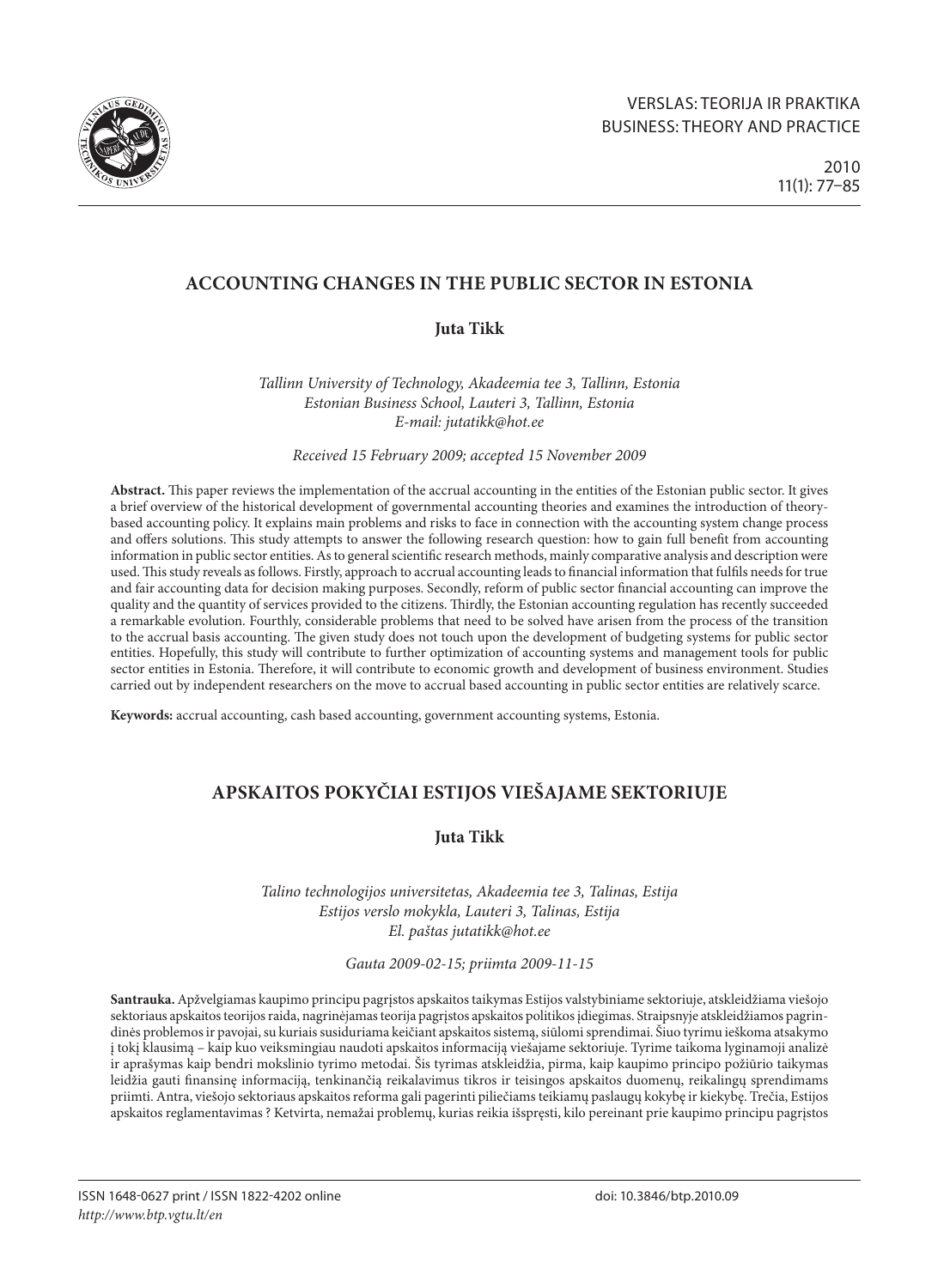apskaitos. Tyrimas nesiejamas su viešojo sektoriaus subjektų biudžeto sistemų plėtra. Tikimės, kad šis tyrimas padės gerinti apskaitos sistemas ir jų valdymo priemones Estijos viešajame sektoriuje. Tyrimo rezultatai naudingi siekiant plėtoti ekonomiką ir verslo aplinką. Tyrimai, atlikti nepriklausomų mokslininkų, skatinančių pereiti prie kaupimo principu pagrįstos apskaitos viešajame sektoriuje, yra gana menki.

**Reikšminiai žodžiai:** kaupimo principu grįsta apskaita, grynųjų pinigų principu grįsta apskaita, valdymo apskaitos sistemos, Estija.

#### **1. Introduction**

Over the last decades, much time and effort is being spent to move from cameralistic accounting towards accrual accounting in order to increase transparency of the public accounting data. This movement can be considered as a part of an almot world-wide public sector reform. Estonia is no exception to the rule. During the recent dramatic changes in business environment, Estonia has successfully passed a financial and a management reform.

The transition to market economy started in Estonia similarly to other Central and Eastern European countries in the late 1980ies. The legal reform in accounting that took place at the same time required the preparation and implementation of new legal acts, which would lay foundations for the accounting system characteristic of a market economy. The first step here was the Regulation of Accounting, which laid foundations for the implementation of financial accounting in accordance with the International Financial Reporting Standards under the conditions of market economy (Järve 2006). A further development was the Accounting Act that came into force on January 1, 1995. The Act was prepared by the members of the Estonian Accounting Standards Board; three members out of seven were expatriate Estonians who had international working experience in Sweden, Canada and Great Britain. The contribution of the specialists having international experience in market economies was crucial in order to prevent several mistakes and problems (Haldma 2006).

The Accounting Act, which was really progressive at that time, had its drawback in the determination of the framework that could be implemented in the public sector only to a limited extent. Although the generally accepted accounting principles and concepts apply both to the business and public sector, financial accounting and its administration are characterized by certain peculiarities due to the different, and in some aspects also contradictory, purposes of business entities and public sector entities, which had not been fully taken into account by the act.

The purpose of this paper is to investigate the implementation of the accrual accounting in the entities of the Estonian public sector. In that connection a brief overview of the historical development of governmental accounting theories and examination of the introduction of theorybased accounting policy are given. Main problems and risks in the accounting system change process have brought up and solutions offered.

This study attempts to answer the following research question: how to gain full benefit from accounting information in public sector entities.

The paper is organised into three sections. The first section introduces the historical development of the different accounting systems for public sector and sets a theoretical framework for the public sector reforms. The following section gives an overview of the modernisation of Estonian financial accounting and reporting process for public sector. The next section identifies the major problems to be paid attention. Finally the concluding remarks are presented.

#### **2. Theoretical framework**

## **2.1.The historical development of the government accounting systems**

While taking a closer look into the historical development of the government accounting systems one can distinguish between two opinions (Sevim *et al.* 2008: 2466):

- 1. Classical Government Accounting
- 2. Modern Government Accounting

The classical opinion can be viewed as Cameral and Schneider Accounting Systems, and the modern opinion can be separated into Constante and Logismography Accounting Systems.

According to Monsen (2008), cameral accounting was developed as early as the 16th century onwards in order to contribute to increased control of public money. It was applied in Austria in 1768 for the first time. Most of the literature dealing with cameral accounting is published in German, and it seems to be known only to a small extent beyond the German speaking countries.

The cameral accounting system only consists of the income and expense estimations included in the budget, and the results of the budget applications on special tables and columns. "Cameral accounting has developed a special account for use in cameral single-entry bookkeeping" (Monsen 2008: 55).

In this system, only monitoring the cash flow is possible. The receivables and payables of the State, as well as its assets are excluded from the scope of the system. The cameral accounting system was accepted as a benchmark for Central Europe. Throughout its historical development, the cameral accounting system appeared in two types as, Simple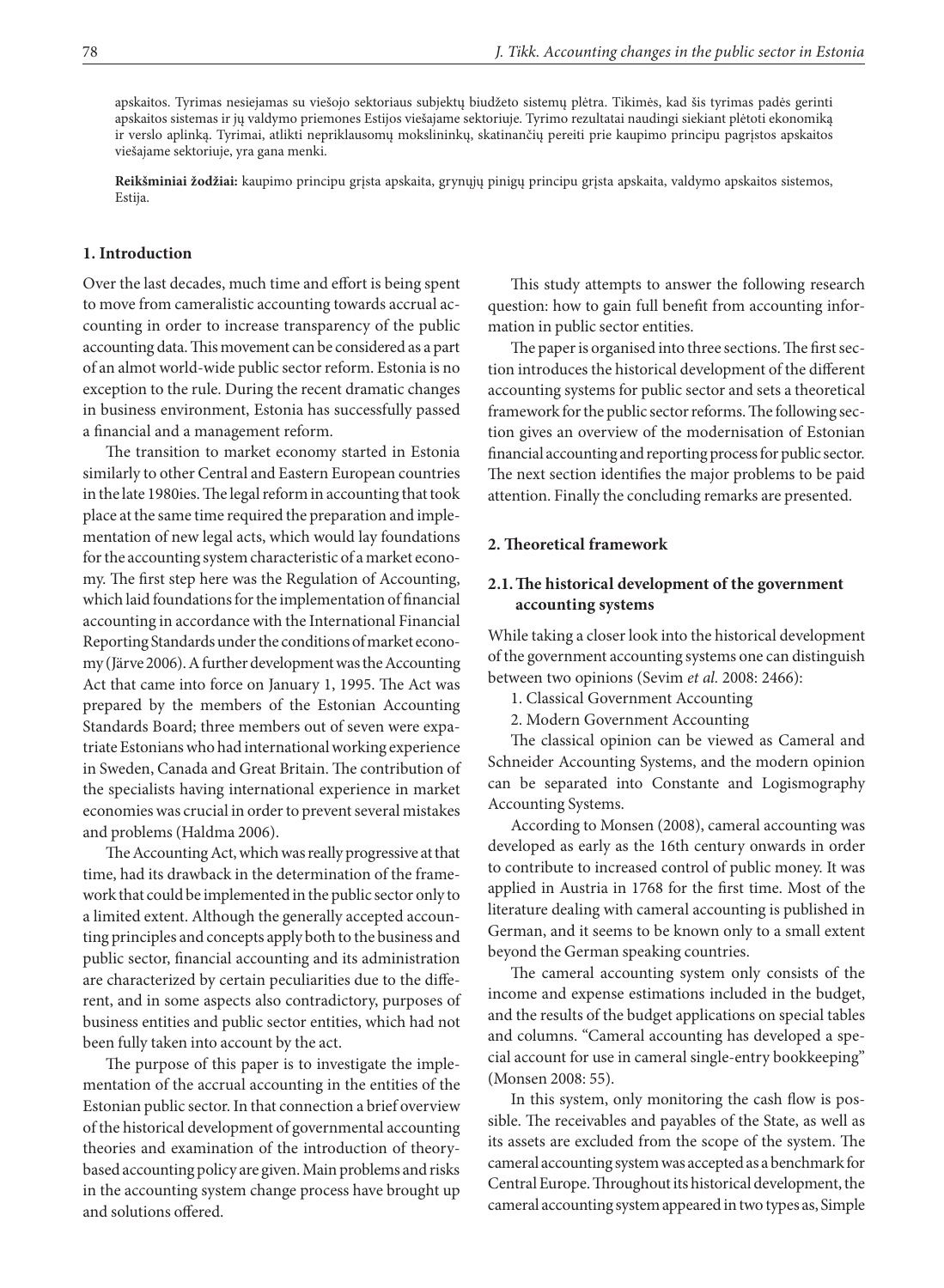Cameral accounting system and New Cameral accounting system. The most important innovation brought with the New Cameral accounting system was the inclusion of the accrual basis into the system (Sevim *et al.* 2008). The New Cameral accounting system is sometimes referred to as "enterprise cameralistics" or "commercial cameralistics".

Monsen (2008) presents cameral accounting as an alternative to accrual accounting. He appears to rely on Wynne (2007) for support. Monsen (2008) stresses the cash focused accounting as a benefit for governmental entities and concludes as follows. "A better strategy would be to continue using cameralistics and by adding enterprise cameralistics. By so doing we can continue to prepare cash information as the basic information for the government and we can add accrual accounting information for those government units where such information would be of interest" (Monsen 2008: 59).

The Schneider accounting system follows the cameral accounting system. It was introduced in the middle of the nineteenth century. In this system, in addition to the cash flows and budget transactions; settlement transactions and off budget receivables and payables accounts are also included. The system enables issuing a balance sheet through making the profit-loss calculations. In the Schneider accounting system, the records are kept according to double entry system. "In common with the double account system, therefore, Schneider&Co.`s record keeping system enables the preparation of two financial statements that can be combined to produce what would today be regarded as the conventional balance sheet, but there the similarity ends" (Edwards 1999: 175). The cash book which was kept in the cameral system is not included in this system. The journal, which was used in this system for the first time, consists of the daily income and expense records. The income and expense book is kept in order to carry out the audit required by the budget (Edwards 1999).

The Constante Accounting System was founded in the end of the nineteenth century by F. Hügli and applied in the Swiss Canton of Berne. In this system, in addition to the budget calculations, the asset calculations are also included. All transactions are recorded according to the double entry system, and the system is capable of showing the profit and loss statuses at the end of the fiscal year (Sevim *et al.* 2008).

In the Logismography Accounting System, the budget accounts and asset accounts are seen together, similar to the Constante accounting system. In this system, arising from the understanding that the assets from the state have an owner and an administrator, two separate accounts are held as the owner (state) account and the attendant (public servants) account. The Logismography system covers an important place among the government accounting systems as it is a technique able to show both the budget and asset accounts at any time, and takes into account the cost

of government transactions. This system is similar to the American Accounting System as it simultaneously records the transactions both according to their dates and subjects (Nikitin 2001).

#### **2.2.The Basis of New Public Management and New Public Financial Management**

The necessity for public institutions to work more efficiently is under discussion in almost all developed countries. The most wide-spread reform strategy in the given field is New Public Management (NPM) whose main idea is use the action model of the private sector for the public one (Barzelay 2001; Christensen&Lægreid 2001, 2007).

Madise (2000) referring to papers by Mastronardi and Schröter&Wollmann summarises the contents of NPM as follows:

- a) transition to management by results ("orientation to outcome" instead of "orientation to input");
- b) orientation to clients' (service philosophy and "clients'" satisfaction as the criterion of legitimacy of public administration);
- c) "cost orientation" of administrative performance (introduction of shared responsibility for providing a "service" and the related costs incurred);
- d) "service" or "product orientation" (treatment of all the state's activities, both medical care and giving residence or pollution permits as services (products)). To achieve the mentioned goals, according to NPM the

following means have to be applied:

- a) replacement of legal rules and superior orders by tasks and contracts, on the basis of which it would be possible to chose freely the ways of fulfilling the task;
- b) separation of strategic management (setting objectives) and operational management (meeting objectives);
- c) adoption of the principles of business management in the management of public institutions (according to some authors also in controlling the whole state);
- d) "splitting" monolithic administration into decentralized, autonomous parts, which work on the contractual basis;
- e) setting circumscribed objectives for institutions and officials as well as criteria for performance appraisal;
- f) providing officials with more freedom and consequent responsibility to make use of their personal creativity and activity;
- g) abandonment of detailed budgets (i.e. delegation of responsibility to the "front line");
- h) working out methods to increase officials' initiative;
- i) implementation of competitive elements in public administration under the consideration that competition will ensure higher quality of labour and more economical exploitation of resources.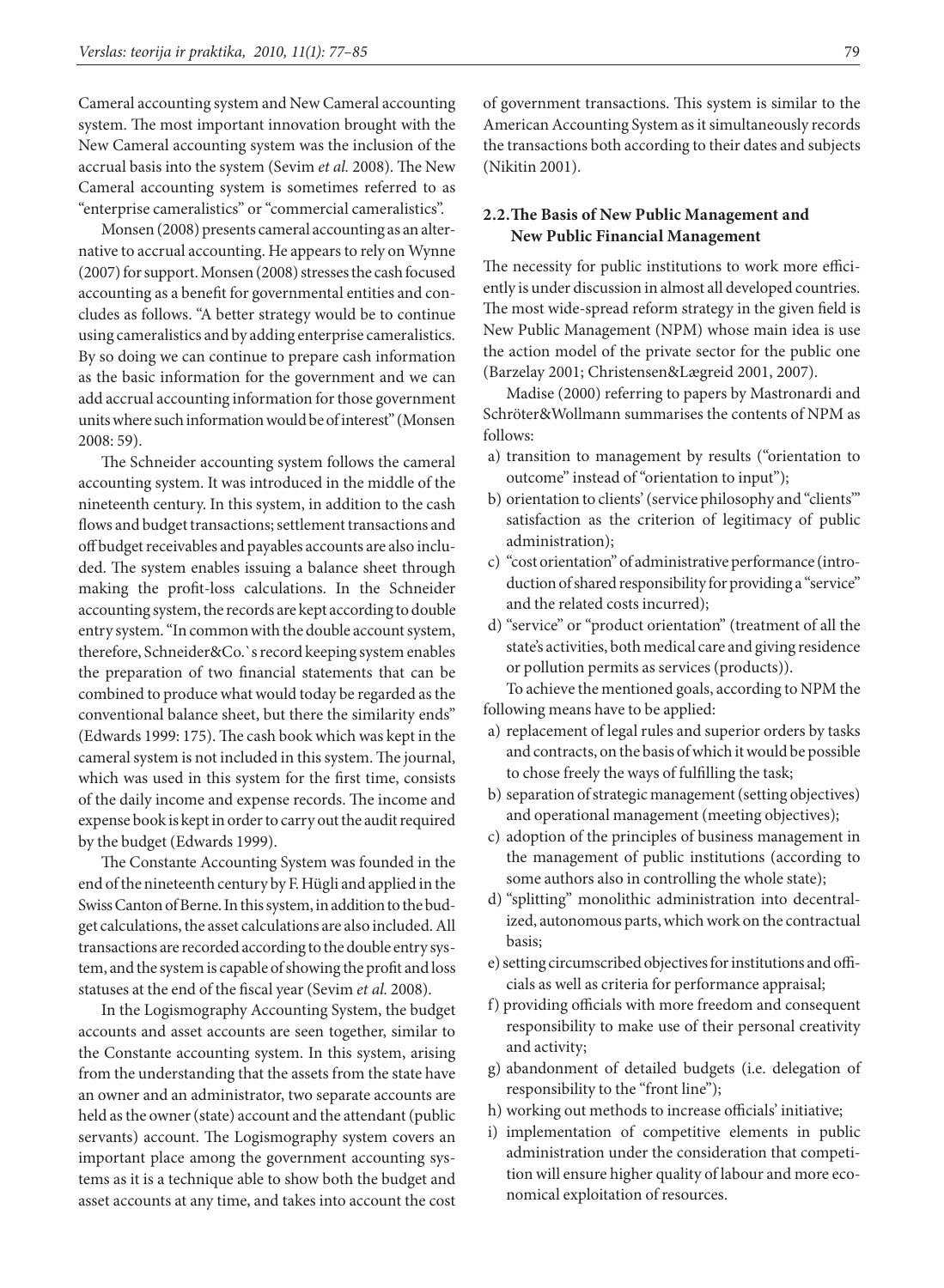For the majority of developed countries and various international institutions the main reason for enacting public sector reform was the need to increase transparency of public recourse management. Moreover, there is a growing need for non-political civil service. According to the NPM literature referred by Grossi (2009), two main factors account for these reforms. First, the Maastricht Treaty limits public spending and debt. Second, due to the imbalance in the cost-quality ratio of public services provided there is a need to renegotiate the "social contact" between public administration and citizens (Grossi 2009:212).

The complexity of the problems arising from public administration reforms is subject to several discussions. Public administration is not a circumscribed phenomenon existing in an isolated environment, but part of the state and society.

Administrative reforms have given rise to a controversy both in Estonia and all over the world. Laar (2000) finds the challenges faced by the Republic of Estonia to be similar to those faced by developed countries. The need for reforms is caused by citizens' dissatisfaction with the quality of the services provided, too high expenses of the public sector, the pressure arising from globalization and competition between countries, which compels the administrative system to work more efficiently to support economic development.

Guthrie et al. (2005) find that public administrative reforms have financial dimensions, i.e. it is necessary to have access to qualitative and up-to-date financial information in order to administer the public sector in an effective way. They claim that the reformation of the public sector will give rise to the reformation of the financial accounting system of the public sector at least in five key areas "...including changes to financial reporting systems, the development of commercially based, market-oriented management systems and structures to deal with the pricing and provision of public services, the development of a performance measurement approach; the devolution of, or delegation of, budgets; changes to internal and external public sector audits…" (Guthrie *et al.* 2005: 2). They are stating that the move to accrual based accounting is generally part of New Public Management reform strategy – New Public Financial Management. Over the last two decades there have been strong supporters for the transition to accrual accounting by governments (Hughes 2007). However, the use of accrual based accounting is not a new idea and the discussion for and against its use by public sector has been held for centuries (Wynne 2007).

Based on the experience in the reformation of the financial accounting system in the public sector performed within the framework of administrative reforms carried out or those still in process in OECD countries, Diamond (2006) discusses the universalism of the paradigm, the possibilities

of transferring the strategies to non-OECD countries and the question whether all countries possess the management potential required for the reformation of the accounting system.

Randma and Annus (2000) warn us against simplified solutions and insist on prudence while transferring Western European models into Estonia, emphasizing the qualitative and cultural differences of the environment of the administrative reform. It is important to bear in mind that not in every country the NPM strategy has been successful.

## **2.3.Discussion of the government accounting systems in use nowadays**

Today the accounting systems in use are the developed versions of the four basic models presented in the first section of this paper. According to the Government Financial Reporting Accounting Issues and Practices (2000), four specific bases of accounting have been implemented by governments of different countries: the cash basis, modified cash basis, modified accrual basis and accrual basis accounting.

Under the cash basis method, transactions and events are recognised when cash is received or paid. One main financial report – the Statement of Cash Flows - is presented. It is a simple and cheap approach with long historical stems. There are strong supporters of cash basis accounting all over the world. For example Monsen (2008) finds cash information to be the basic information for the government and accrual accounting information should be presented for those government units where such information would be of interest. However, due to the cash basis recording and recognising the transactions, traditional accounting systems are not able to provide adequate information of assets, liabilities, revenues and expenses. There is no attempt to mach revenues and expenses in measuring profit under cash basis approach. In fact, profit is not a goal for public sector entities. The most important issue is the proper determination of all expenses for each and every public sector service to decide whether or not to finance the service. Cash basis accounting is not the best option because under that approach expense is not associated with service cost.

Modified cash basis approach concentrates in public sector entities on the measurement of current financial resources and changes in those resources. There is some information on receivables and payables. Although these are not recognised as assets and liabilities, the collection of information on the amounts and types of near-cash equivalents will allow the reporting entity to better control these amounts. This approach allows amounts appropriated for a particular financial year (usually around one month after year end) to be recognised as a payment of that year. Here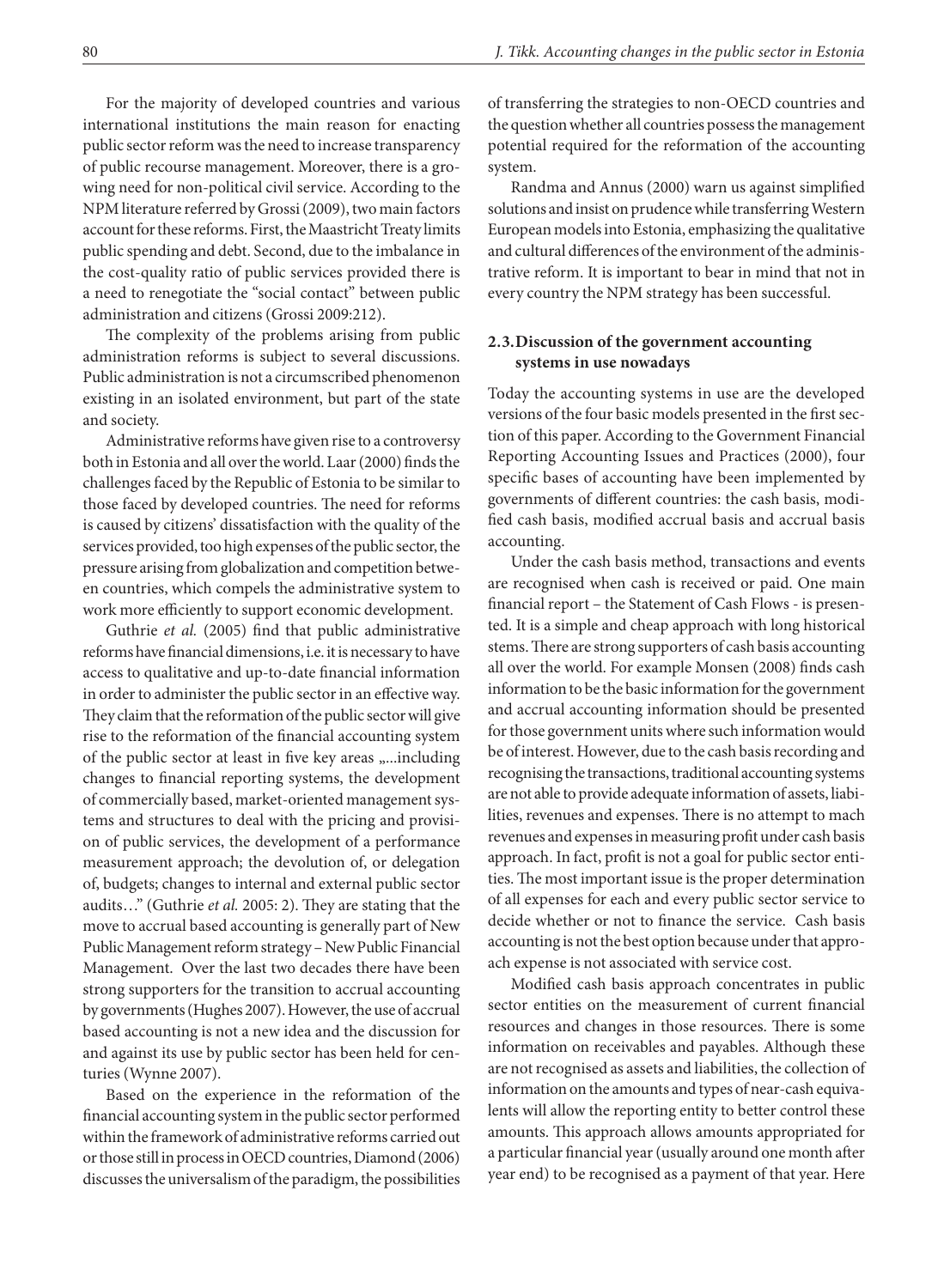we distinguish commercial modified cash basis approach, which includes some elements from accrual basis accounting such as inventory and property capitalisation.

Modified accrual basis approach is defined as [method](http://www.businessdictionary.com/definition/method.html) under which [revenues](http://www.businessdictionary.com/definition/revenue.html) are recognized in the [period](http://www.investorwords.com/3669/period.html) they become available and measurable, and [expenditures](http://www.businessdictionary.com/definition/expenditure.html) are recognized in the period the [associated](http://www.businessdictionary.com/definition/associated.html) [liability](http://www.businessdictionary.com/definition/liability.html) is incurred. In other words, it has some exceptions to the accrual basis accounting. Generally, variations include recognising revenues on a cash basis, expensing certain classes of assets and liabilities at the time of acquisition or construction. For example – all assets apart from infrastructure, defense and cultural/heritage assets are recognised. The latter are expensed when they occur. Sometimes the terms "modified cash basis" and "modified accrual basis" are mistakenly considered to be synonyms.

Modified cash basis and modified accrual basis approaches have identical drawbacks to cash basis approach – expenses are not clearly allocated to the services, assets and liabilities could be undervalued.

Accrual basis accounting is defined as accounting, which recognises the impact of a business event as it occurs, regardless of whether the transaction affected cash. Even though cash is not received or paid in a credit transaction, they are recorded because they are consequential in the future income and cash flow of the entity. Accrual basis accounting gives the most accurate picture of the financial position of the company. By posting all transactions as they occur, there is always a full and complete record of finances to access. Accrual basis accounting will enhance the quality and transparency of public sector financial reporting by providing better information for public sector financial management and decision making.

While speaking about the accrual accounting at the state level, the full implementation will mean the usage of both the accrual basis accounting system and the accrual basis budgetary system. In spite of strong support by the International Public Sector Accounting Standards (IPSAS)

Board, the use of accrual accounting by public sector is still rare. Table below presents governments of the OECD countries having adopted accrual accounting at the state level as of year 2007.

To date, all the member countries of the European Union, Japan, Russia, and Switzerland have been added to the countries shown in Table. There are probably more countries in the process of adopting the accrual based IPSASs than those listed here, but there is no agency responsible for gathering this information together.

The accounting system of the public sector accounting entities of above mentioned countries can be characterised as a gradual transformation from cash to accrual accounting basis. The European Commission has included the IPSASs for accrual accounting basis into its accounting system. Some former member countries of the EU practically have concluded the process of implementation accrual accounting, some new member countries have barely started.

Estonia, a member of the EU, has also adopted accrual basis accounting for public sector. The first consolidated balance sheet in Estonia was prepared as of December 31, 2004, and the first consolidated income statement for the year 2005. The new general rules for organization of the accounting and financial reporting of the state and the state accounting entities that became effective from January 1, 2004 were already based on the accrual based IPSASs. However, in Estonia a cash basis budgeting is being used.

Transition to full accrual basis accounting is a long process. The leaders of French and UK reforms think that a thorough analysis can be carried out only after the new system has been in use for several years (Wynne 2007). The benefit from improved quality and better resource management will be clear even later.

Unfortunately, there are almost no studies carried out by independent researchers on the actual cost benefit effect on the move to accrual accounting.

| Country     | Adopted by central government | Accrual budgeting used |
|-------------|-------------------------------|------------------------|
| Spain       | 1989                          | No                     |
| New Zealand | 1993                          | Yes                    |
| Sweden      | 1993                          | Yes                    |
| Australia   | 1994                          | Yes                    |
| <b>USA</b>  | 1998                          | N <sub>0</sub>         |
| UK          | 2002                          | Yes                    |
| Canada      | 2003                          | N <sub>0</sub>         |
| Finland     | 2005                          | N <sub>0</sub>         |
| France      | 2006                          | N <sub>0</sub>         |

**Table.** The use of accrual accounting by countries (Wynne 2007: 26)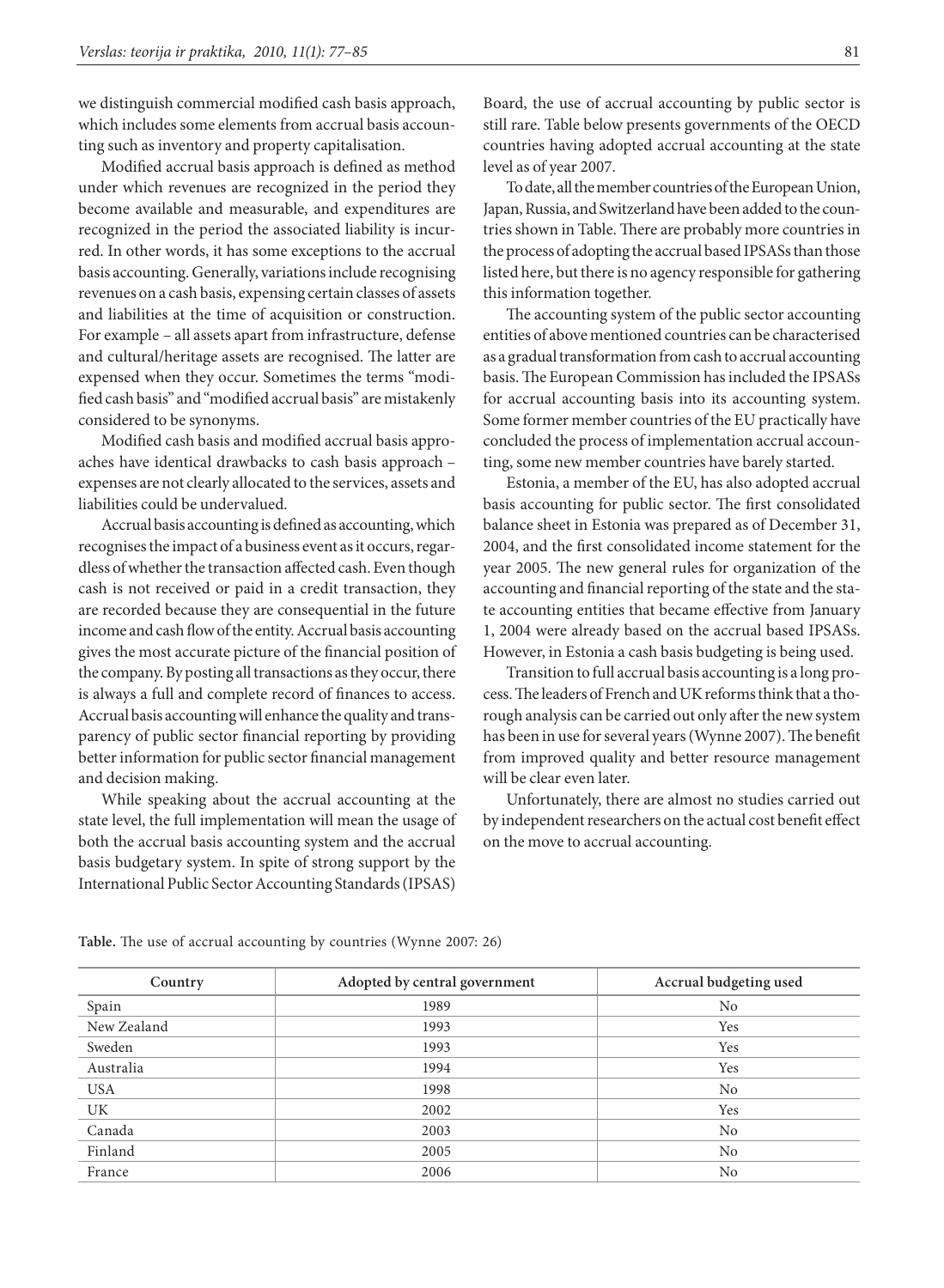#### **3. Regulation of accounting for public sector entities in Estonia**

## **3.1. Modernisation of governmental accounting in Estonia**

According to Haldma (2004), during the process of improving Estonian financial accounting and reporting regulation, one can distinguish between three stages:

1. the introductory stage (1990–1994);

2. the system building stage (1995–2002) and

3. the system improvement stage (since 2003)

In the introductory stage of the development of accounting the main emphasis was laid on the regulation of accounting in business entities.

The regulation of accounting in public institutions was under serious focus only in the system building stage. The situation was analysed by the Ministry of Finance and the conclusion was that the existing regulations did not meet the expectations set for the public accounting system both from the aspect of internal and external users. The Accounting Act almost did not touch upon the regulation of accounting in the public sector. However, the given field was regulated by the regulation of accounting for public institutions and decrees by the Minister of Finance.

The accounting methods used were a mixture of cashbasis and accrual-basis accounting, and therefore the outcome was unsystematic both in content and in form. The lack of systematic methods also casts doubt upon the reliability of the data. Thus, we can claim that the state did not have a true overview about its assets, liabilities, accrual revenues and expenses. There were two parallel accounting and reporting systems – bookkeeping and fulfillment of the budget, whereas the latter was considered of primary importance. The mentioned systems did not have any logical connection. It was not possible to consolidate the data. Consistent information was available only in accounting for money earned and spent (Jansen 2004). The regulation of accounting in Estonia in those days is comparable to the UK model, where the issuance of standard documents was the responsibility of the respective ministries (Curristine 2007: 33).

The system improvement stage saw a breakthrough in the regulation of accounting in public sector entities. The harmonisation of the legal acts regulating financial accounting with the International Financial Reporting Standards fell into the same time period with the reformation project of public sector accounting. A new accounting act was worked out, which was enforced on January 1, 2003 and it also applied to the public sector with a few exceptions. Accounting in the public sector was converted into accrual basis accounting and harmonised with the International Accounting Standards. The new general regulations of public sector accounting were already based on the International

Public Sector Accounting Standards (IPSAS). Nowadays, the new general rules for organization of the accounting and financial reporting of the state and the state accounting entities (*riigi raamatupidamise üldeeskiri*) that became effective from January 1, 2004 are in use as the Estonian equivalent to the IPSASs. The new general regulations as they apply to public sector entities, are very similar to the IPSASs.

In the given stage the accounting principles in the public and private sector were harmonised. The regulation of accounting in the mentioned period can be compared to the Canadian model, where standard documents are issued by both the state and the respective ministry (Curristine 2007).

The reformation of accounting in the public sector was characterised by the top-down implementation approach. The leading role in the reformation process was taken by the Ministry of Finance. Curristine (2007: 33) emphasizes better co-ordination, decision-makers' sufficient access to information and pressure to carry out the reform as the positive aspects of such an approach. Negative aspects are seen, for instance, in limited flexibility, lack of motivation in subdivisions and possible distortion of the situation, as subdivisions might want to present data that are expected instead of the actual data.

It is obvious that cameral accounting as an information system is not a satisfactory management tool for decision makers. As it was revealed in part 2.3, the major drawback of the traditional accounting is the inability to provide complete data of assets (especially claims and fixed assets), liabilities (especially long-term liabilities), revenues and expenses. Under the accrual accounting basis the transactions and events are recorded and recognised in the statements when they occur. Therefore, financial statements prepared in accordance with the rules of the accrual based accounting represent true and fair information of the assets, liabilities, revenues and expenses over the reporting periods. At the same time, the public sector entities have introduced the accounting approach for the business sector which leads to increased transparency and improved performance measurement.

## **3.2.The problems in introducing accrual based accounting in the public sector**

Due to the modernisation of the accounting policy in the public sector certain problems have arisen that need to be solved. They can be categorised as follows:

1. Problems arising from the development of the structure of the governmental accounting system – at present there are 227 municipal authorities, as a result of the reform their number is seen as 20. The decrease in the number of municipal authorities in the process of the administrative reform will bring along a change in the number of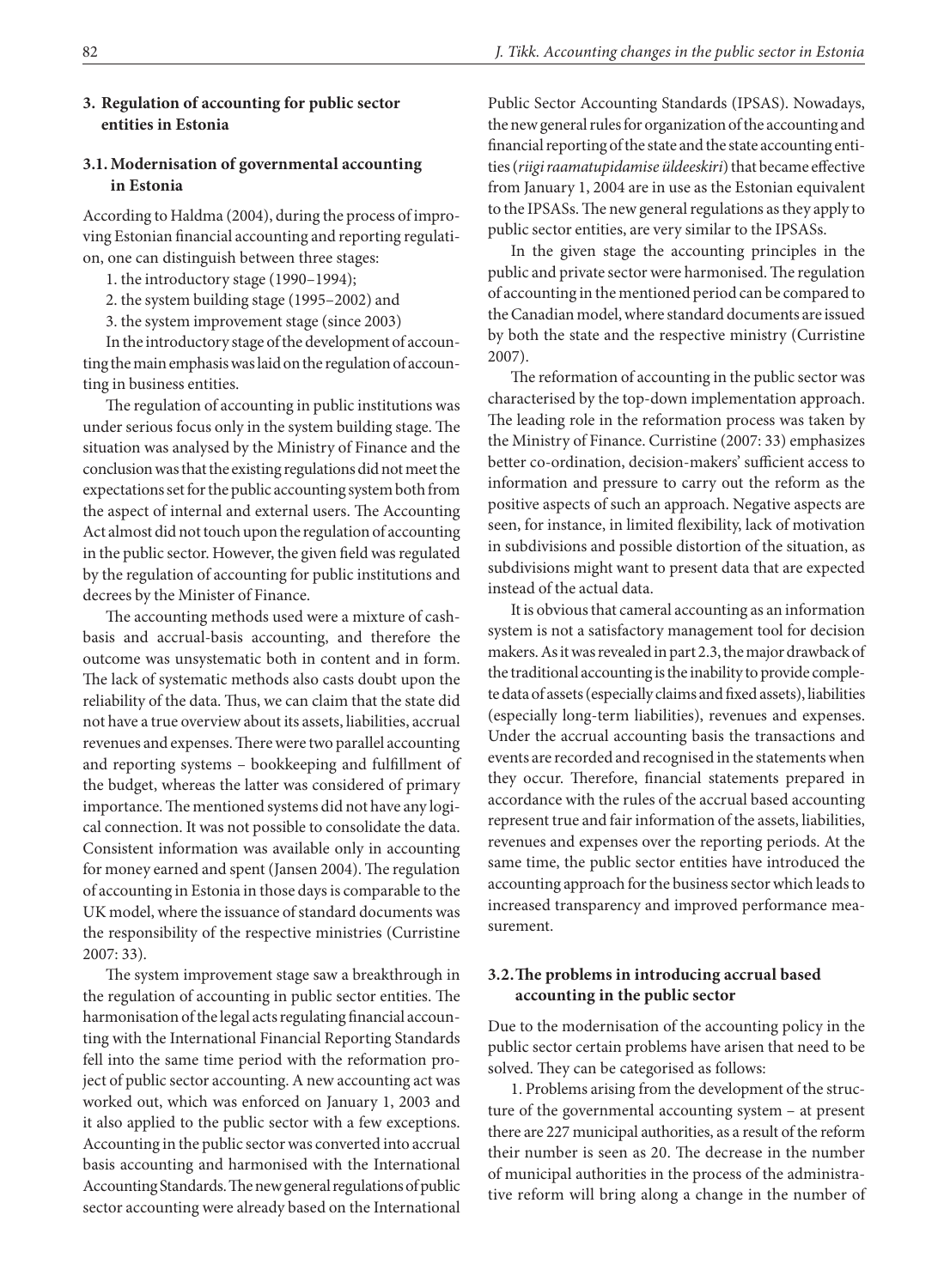accounting entities and in the structure of the accounting system.

2. Consolidation of statements – problems arising from the complexity of administrative structure(s). In accordance with accrual-basis accounting a true and fair collection of information about all assets, liabilities, revenues and expenses is of great significance at the level of both an individual organisation and the whole system.

3. Qualification training for specialists and the quality of financial statements. Accrual accounting is much more complex than cash basis accounting. At present we can feel that accountants do not have enough theoretical knowledge. It means that practical ways of accounting are passed on and the same mistakes or misinterpretations recur "from generation to generation". Financial accounting for the public sector is taught at few universities or in a very limited scope. In addition, staff of ministries, the auditors, the government, members of Parliament – they all need continuous training in this field.

4. Sociological and psychological problems – the reform has been slower in the public than in the business sector. Also academic circles have been passive in reforming accounting in the public sector. Sometimes general resistance to innovations has been noticed.

Additionally, the author would like to point out the increased need for non-political civil service.

5. Departmental conservatism – reforms in the public sector began later and progressed at a lower speed than in the business sector. Therefore the public sector was an impediment to the economic development of the country (the country developed fast due to the rapid development of the business sector).

6. Problems arising from internationalisation - the implementation and amendment of equivalents of the international public sector accounting standards. Ensuring the transparency and understanding of the statements. Increased complexity of financial control.

#### **3.3.Findings**

We have to remember that these are just preliminary results from vast data. Present analysis reveals that accrual based accounting offers information not only for internal managerial reasons but also for citizens to assess the quality of achieved services. At the early stage of this research, there is some evidence to believe that approach to accrual accounting leads to financial information that fulfils needs for true and fair accounting data for decision making purposes. Moreover, reform of public sector financial accounting can improve the quality and the quantity of services provided to the citizens. It is obvious that the main attention should be paid to the quality and transparency of the accounting data. The Estonian accounting regulation has recently succeeded a remarkable evolution. However, considerable problems

The next steps in the research project are: First, it is vital to design appropriate administrative structure which would be optimal for true and fair collection and reporting of information. Second, we must create a model for harmonising government accounting and budgeting systems. A valid mathematical description can explain the relative importance of different components of a system, can explain what happens when parts of the system are changed, and can lead to predictions about what a system will do. It also helps to decrease or eliminate errors in system.

#### **4. Conclusions**

This paper reviews the implementation of the accrual accounting in the entities of the Estonian public sector. It gives a brief overview of the historical development of governmental accounting theories and examines the introduction of theory-based accounting policy. It explains main problems and risks to face in connection with the accounting system change process.

This study attempts to answer the following research question: how to gain full benefit from accounting information in public sector entities.

A lot has been done in Estonia to create contemporary accounting system in the public sector. A reliable foundation has been laid for the transition to full accrual-basis accounting, which is also supported by developed IT-systems. Nevertheless, it is evident that both the administrative and the accounting system need further regulation. The reformation of the public sector, including the reformation of accounting, will bring along improved quality of services, including information. However, it will be a long-term and expensive process, the benefit of which can be seen to full extent only after decades.

#### **References**

- Barzelay, M. 2001. *The New Public Management: Improving Research and Policy Dialogue*. University of California Press. 218 p.
- Christensen, T.; Lægreid, P. 2002. *New Public Management: The Transformation of Ideas and Practice*. Ashgate Publishing, Ltd. 353 p.
- Christensen, T.; Lægreid, P. 2007. *Transcending New Public Management: The Transformation of Public Sector Reforms.*  Ashgate Publishing Ltd. 288 p.
- Curristine, T. (Editor). 2007. *Performance Budgeting in OECD Countries: Special Issue on Results and Resources: Lessons Learned from OECD Country Experiences with Performance Budgeting*. OECD Publishing. 222 p.
- Diamond, J. 2006. *Budget System Reform in Emerging Economies: The Challenges and the Reform Agenda.* International Monetary Fund. 118 p.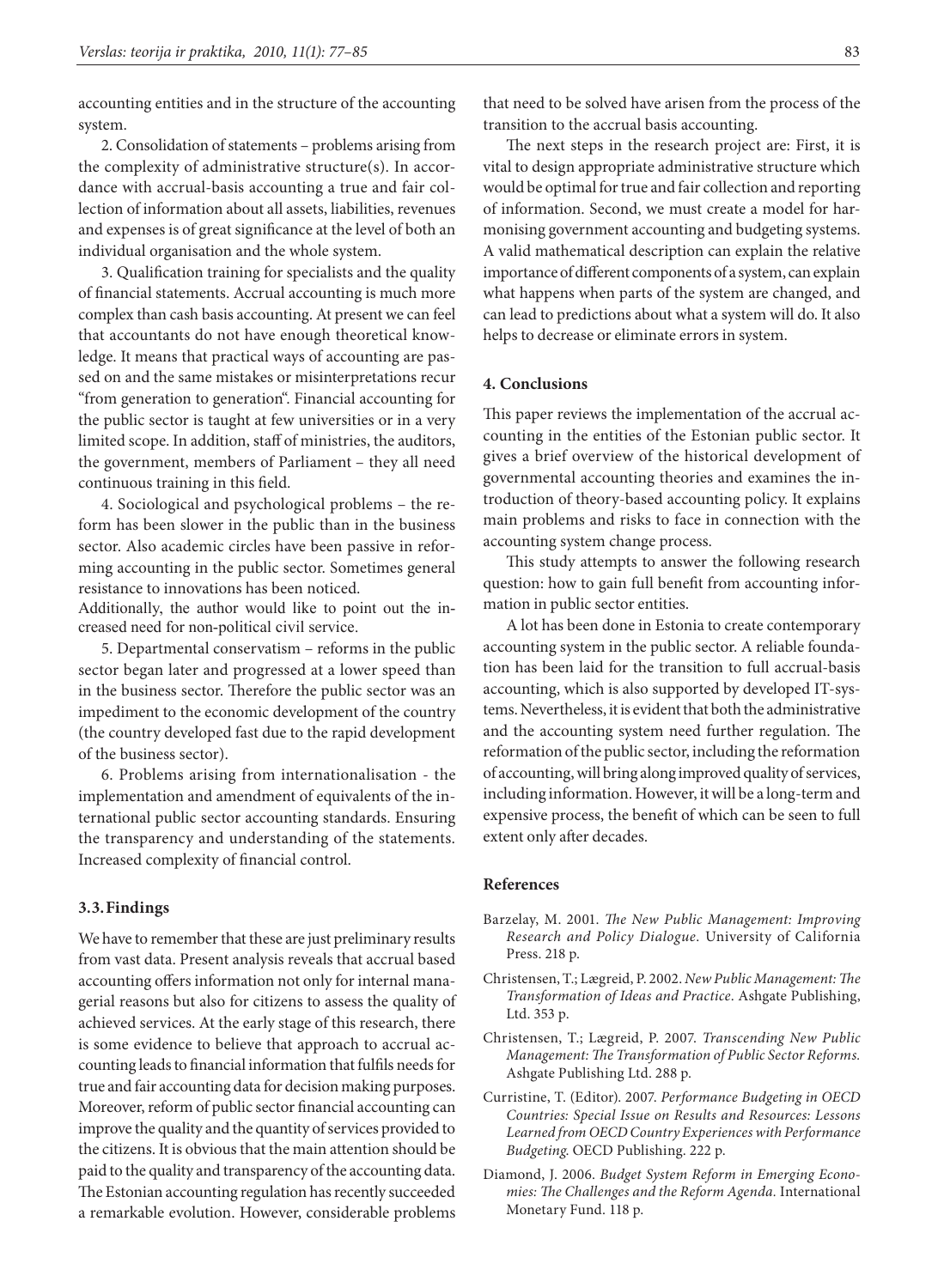- Edwards, J. R. 1999. A lost accounting system and its significance for classical capitalism: The double account system at Schneider & Company in the mid-nineteenth century. Daijiro Fujimura. Institute if Advanced Studies, Hiroshima Schudo University, 1998, *Accounting and Business Research* 29(2): 175–176.
- Euroopa Komisjon. 2008. *ELi raamatupidamisarvestuse moderniseerimine. Haldusteabe edastamise parandamine ja läbipaistvuse suurendamine* [European Commission. Modernization of Accounting in EU]. Ülevaade ELi uuest finantsaruandlusest. 8 lk.
- Filios, V. P. 1983. The cameralistic method of accounting: a historical note, *Journal of Business Finance & Accounting*  10(3):443–450. [doi:10.1111/j.1468-5957.1983.tb00444.x.](http://dx.doi.org/10.1111/j.1468-5957.1983.tb00444.x" \o "http://dx.doi.org/10.1111/j.1468-5957.1983.tb00444.x" \t "_blank)
- Garner, W. 1991. *Accounting and Budgeting in Public and Nonprofit Organizations: A Manager's Guide.* Jossey-Bass. 252 p.
- Gauthier, S. J. 2004. *Governmental Accounting, Auditing, and Financial Reporting*. Published by GFOA. 746 p.
- *Government Financial Reporting Accounting Issues and Practices, study 11.* 2000. Issued by the International Federation of Accountants. 286 p.
- Granof, M. H.; Wardlow, P. S. 2003. *Core Concepts of Government and Not-for-Profit Accounting*. John Wiley. 409 p.
- Grossi, G. 2009. Governance and accounting changes in the public sector, in *Accounting and Performance Management Perspectives in Business and Public Sector Organizations. Conference proceedings*. Tartu, 211–220.
- Guthrie, J.; Humphrey, C.; Jones, L. C.; Olson, O. (Editors). 2005. *International Public Financial Management Reform: Progress, Contradictions, and Challenges*. 359 p.
- Haldma, T. 2004. *Development of the Estonian Accounting Policy within the European Framework. Economic Policy Perspectives of Estonia in the European Union.* Berliner Wissenschafts-Verlag GmbH, Mattimar OÜ, Berlin:Tallinn, 544–555.
- Haldma, T. 2004. Development of the Estonian accounting system: a phased approach, in *Actual Problems of Accounting in Private and Public Sector. Proceedings of the Conference.*  Tallinn, 35–47.
- Haldma, T. 2005. Development of financial accounting in Estonian local governments, in *Accounting &Audit System Integration into European Union Area. New Challengers and Opportunities. The Papers of International Conference*. Vilnius, 67–75.
- Haldma, T. 2006. Factors affecting accounting development in the harmonization process with the international framework: The case of Estonia, in *International Accounting Standards, Regulations and Financial Reporting*. Edited by Gregoriu, G. N.; Gaber, M. Oxford, Burlington, Elsvier, 457–482.
- Hughes, J. W. 2007. A stepwise approach to transition from a cash, modified cash, or modified accrual basis of accounting to a full accrual basis for developing countries, *Public Fund Digest* VI(1): 53–62.
- IPSAS. *Financial reporting under the cash basis of accounting*  [accessed 2009 08 20]. Available from Internet: <http://www. ifac.org/Members/DownLoads/Cash\_BASIS\_IPSAS>.
- *IPSAS 1. Presentation of Financial Statements* [accessed 2009 06 14]. Available from Internet: <http://www.ipsas.org/PDF\_ipsas\_standards\_ifac/2006\_A5\_IPSAS\_1.pdf>.
- *IPSAS 2. Cash Flow Statements* [accessed 2009 06 17]. Available from Internet: <http://www.ipsas.org/PDF\_ipsas\_standards\_ifac/2006\_A6\_IPSAS\_2.pdf>.
- Jansen, E. 2004. Uus riigi raamatupidamise üldeeskiri [The new general rules for organization of the accounting and financial reporting of the state and the state accounting entities], *Raamatupidamisuudised* [Accounting News] 1(72): 4–6.
- Johnsen, A.; Lapsley, I. 2005. Reinventing public sector management, *Financial Accountability and Management* 21(3): 259–262. [doi:10.1111/j.0267-4424.2005.00219.x](http://dx.doi.org/10.1111/j.0267-4424.2005.00219.x" \o "http://dx.doi.org/10.1111/j.0267-4424.2005.00219.x" \t "_blank).
- Järve, V. 2006. Raamatupidamise seadusloome arengust Eestis. [Development of accounting legislation in Estonia], in *Conference Proceedings: Accounting, Taxes and Audit*. Tallinn, 262–264.
- Laar, M. 2000. Haldusreformi ideed ja praktika [The ideas and practice of public sector reforms], *Riigikogu Toimetised* [The State Gazette] 2: 40–46.
- Madise, Ü. 2000. Eesti riigikontseptsioon, New Public Management ja haldusreform, *Riigikogu Toimetised* [The State Gazette] 2: 129–134.
- Monsen, N. 2000. The Case for Cameral Accounting, *Financial Accountability & Management* 18(1): 51–60.
- Monsen, N. 2008. Cameral accounting as an alternative to accrual accounting, *International Journal on Governmental Financial Management,* 51–60 [accessed 20 03 2009]. Available from Internet: <http://www.scribd.com/doc/3203387/ Norvald-Monsen-Cameral-Accounting-as-an-Alternativeto-Accrual-Accounting-www-icgfm-org>.
- Nikitin, M. 2001. The birth of a modern public sector accounting system in France and Britain and the influence of Count Mollien, *Accounting History* 6(1): 75–101. [doi:10.1177/103237320100600106](http://dx.doi.org/10.1177/103237320100600106" \o "http://dx.doi.org/10.1177/103237320100600106" \t "_blank).
- Raamatupidamise seadus [The Accounting Act] [accessed 12 04 2009]. Available from Internet: <http://www.easb.ee>.
- Riigi raamatupidamise üldeeskiri [The general rules for organization of the accounting and financial reporting of the state and the state accounting entities] [accessed 12 08 2009]. Available from Internet: <http://www.easb.ee>.
- Randma, T.; Annus, T. 2000. Haldusreformi müüdid [Some myths of the public sector reforms] [accessed 11 01 2009]. Available from Internet: <http://www.riigikogu.ee/rito/index.php?id=11649>.
- Sevim, S.; Bozdoðan, T.; Topakkaya, A. 2008. Developments on public sector accounting in Turkey: from the beginning of the republican era until present, in *12th World Congress of Accounting Historians. Istanbul, July 20–24, 2008. Congress Proceedings*, Vol III, 2465–2479.
- *The Australian Experience of Public Sector Reform: Current Good Practices and New Developments in Public Service Management*. 2003. Commonwealth Secretariat.
- *The Canadian Experience of Public Sector Management Reform 1995–2002*. 2003. By Commonwealth Secretariat, Governance and Institutional Development Division, Commonwealth Secretariat.